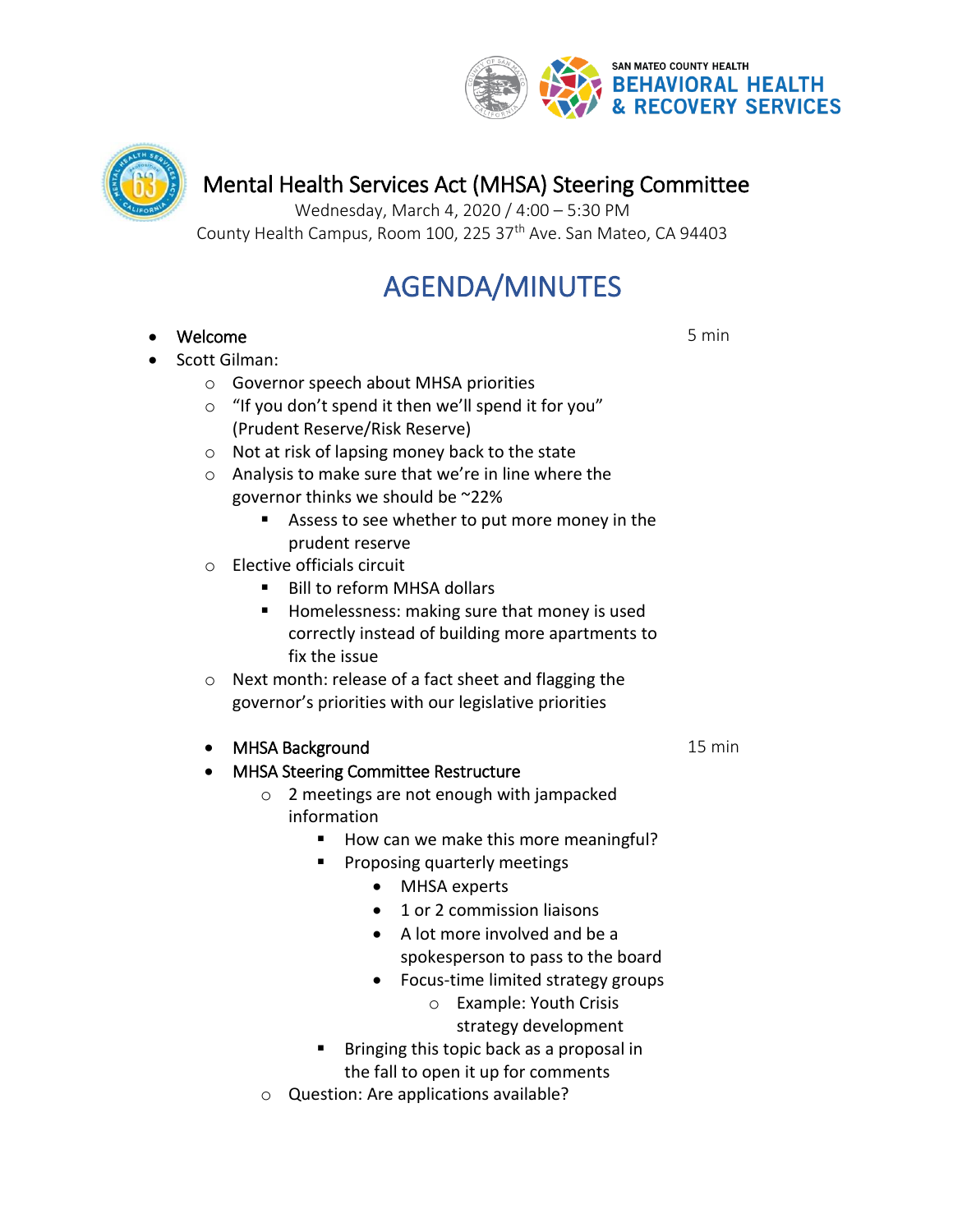

- Applications are on the website through smchealth.org/mhsa or email Doris for further questions
- MHSA Three-Year Plan
	- o Will include current program commitments that remains as the status quo
	- o Implementation phase
		- Annual evaluations, reporting, adjust, or end a program
	- o Identify priorities, gaps, what's working well that could benefit from an enhancement to help address the needs
	- o Present the findings and vote on April 29 meeting
		- Includes expenditure projections
	- o How fast?
		- depends on the revenue
			- Revenue: 34 million
			- Projection: 32 million
	- o How do we get the money?
		- Through RFP
- Community Program Planning
	- o Needs assessment phase
		- Assessments and report findings developed into a survey that includes the needs of the communities to help prioritize the themes
			- Includes how important each theme is
			- Survey ends 03/20
		- Question: Can we post this survey on our personal platforms?
			- Yes, you can share it.
		- o Preliminary results
			- Survey (sent separately to BHRS employees)
				- 80 BHRS employees
				- Needs
					- o Co-occurring and complex

cases

- o Can tie with workforce education
- 96 from broader community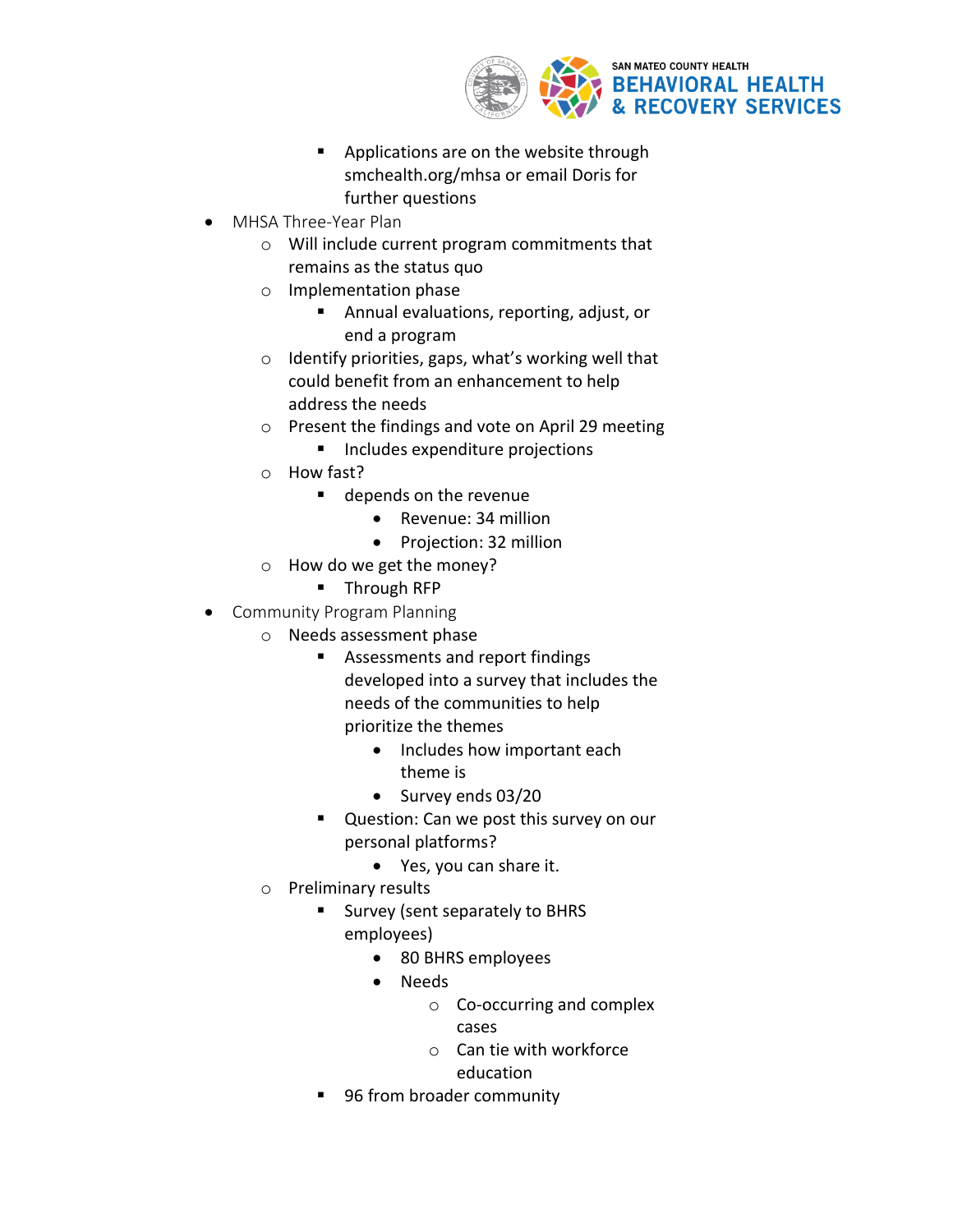

- 46% client or family member
	- o Individuals identified as a client also prioritized cooccurring and complex cases as a need
- 40% provider
- 58% White
- 74% Ages 26 to 59
- Needs of youth and adults (data are the same)
	- Homelessness & housing
	- Mental health crisis supports
	- Suicide/suicide ideation
	- Trauma
- Question: Is language included in the survey?
	- We did not include language. We wanted to keep the survey short. The survey is only available in English, but we will host input sessions that will include different languages
- Question: You mentioned that this survey is new. What was the thinking behind this?
	- We wanted the in-person time to focus on strategy development.
- Populations experiencing mental health/substance use issues that aren't adequately served
	- Immigrant
	- Refugees
	- Homeless
	- Parents and families
	- Age groups
		- o School age
		- o Transition age
		- o Older adults
	- Similar oh both BHRS and community survey data
- What makes it difficult to access services? (Question from survey)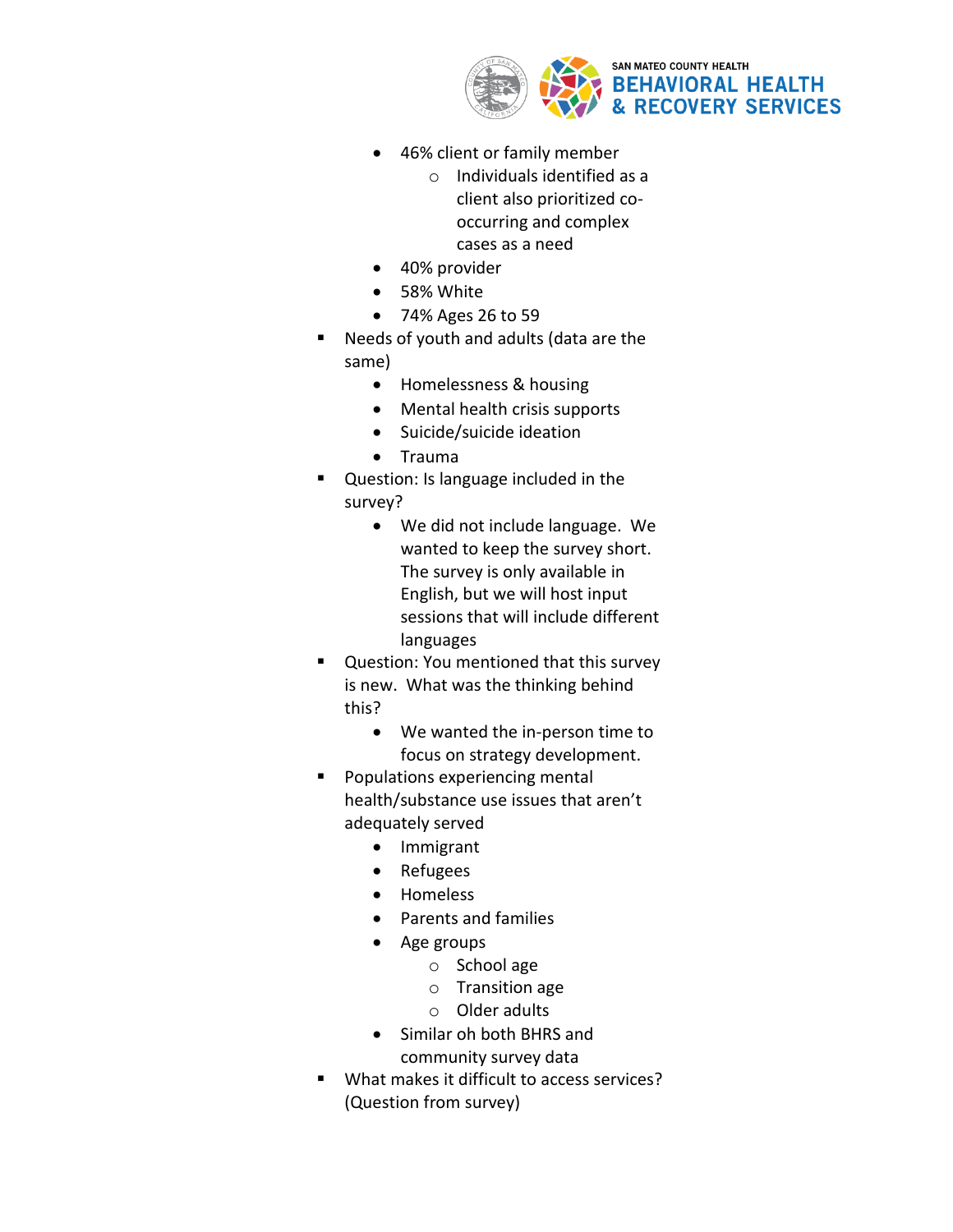

- Healthcare coverage
	- o Not really a lack of coverage, but limited coverage especially from private insurances
- Stigma
- Social determinants of health
	- o Poverty, employment, education
- Immigration status
- BHRS employees
	- o Transportation
- o Strategy development phase
	- Use the results from the survey to know the priority populations that we need to address as we think about the topics that are important

| 1. Needs Assessment - Preliminary Results |                                                                                                                                                                                                                                                                                                                                                                                                                                                                                                                                                                                                                                    | 25 min |
|-------------------------------------------|------------------------------------------------------------------------------------------------------------------------------------------------------------------------------------------------------------------------------------------------------------------------------------------------------------------------------------------------------------------------------------------------------------------------------------------------------------------------------------------------------------------------------------------------------------------------------------------------------------------------------------|--------|
| $\bullet$                                 | 2. Strategy Development Launch - Breakout Activity<br>Notes attached<br>Select 1 area of need you would like to focus on and<br>answer the following questions:<br>1. Are there any program/service that are working<br>well to address the need identified and would<br>benefit from either expansion or enhancements?<br>2. Is there a new service or program that you would<br>like to see considered to address the need<br>identified?<br>3. If you were to select one (1) strategy from those<br>identified in the above two questions, which do<br>you believe would have the biggest impact in San<br>Mateo County. (dots) | 40 min |

# 3. Adjourn

# Next MHSA Three-Year Planning Meeting Strategy Prioritization

April 29, 2019 from 4:30pm – 6:30pm

Veterans Memorial Building, Redwood Room 1455 Madison Ave, Redwood City, CA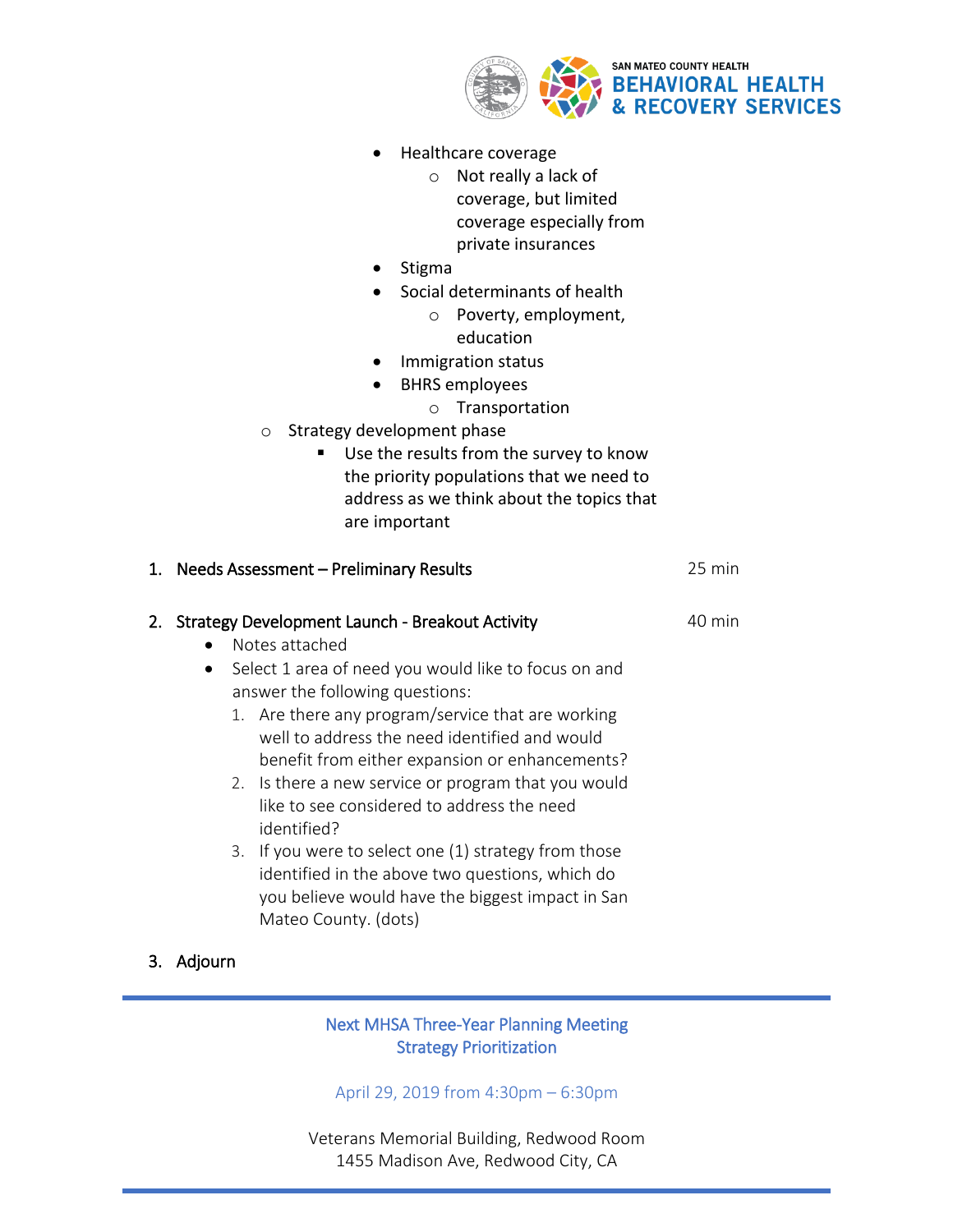# MHSA Three-Year Plan Community Program Planning (CPP)

# **MHSA Steering Committee Meeting (3/4/20) Strategy Development Launch - Breakout Activity Notes**

- 1. Are there any program/service that are working well to address the need identified and would benefit from either expansion or enhancements?
- 2. Is there a new service or program that you would like to see considered to address the need identified?
- 3. Strategy categories:
	- o Prevention
	- o Direct service
	- o Workforce Education and Training

# Homelessness/Housing

### **Prevention:**

- Permanent supportive housing
- Change restrictions that you cannot live with family in supported housing- enhancement of services (1)
- Cedar St. housing- Support in case of change in status challenging living with neighbors in crisis, monitoring and intervention- enhancement
- Creating more single-family affordable housing (Tiny Homes)
- Samaritan house- help with rent and deposit- expansion
- Support core agencies that help financially and teach financial health-expansion
- Inclusionary housing with onsite support (developmentally disabled, and paid staff to live in housing)
- Creating community for the recently housed- teach them daily living skills
- RAMP- Re-entry- enhancement
- Barrier removal for those that have been previously incarcerated

# **Direct Service:**

- Mobile MH services (1)
- Safe parking programs linked to core services (1)
- Drop-in centers, programs for those recently released from rehab/correctional facilities
	- $\circ$  Navigation centers- case management but also a place to look for jobs, training on daily living, a place to shower, provide hygiene products
- Intentional Outreach- Education to Police
- St. Vincent De Paul- Drop in center or womens center
- Transitional housing- less restrictive housing, study to see variety of environments/structures (1)
- Rehab housing- Transition them out, health supportive environment (co-ocurring)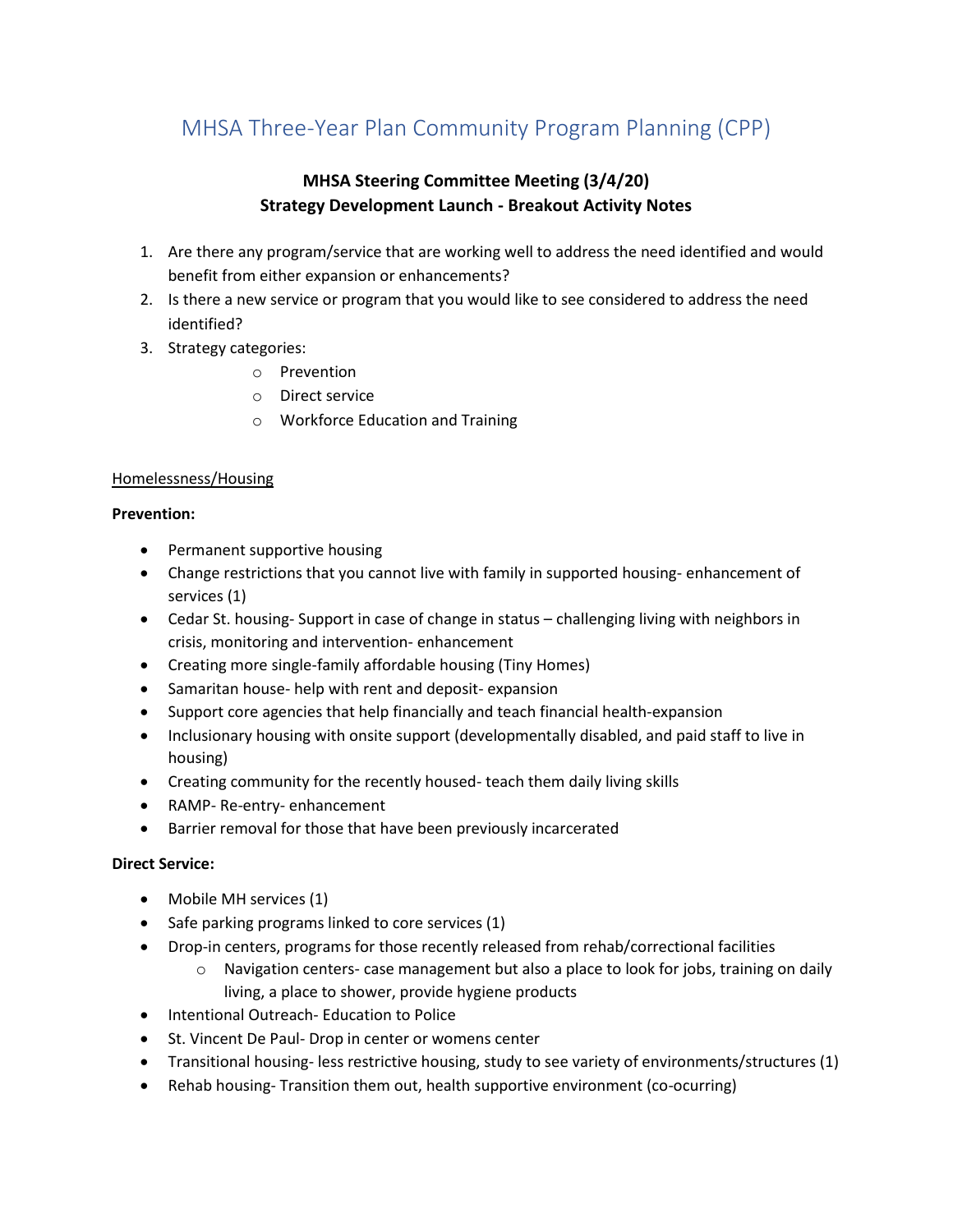- Fund a study to understand why we have such high attrition (end services early for substance use)
- 5 year program for housing that includes job training until person is able to support themselves

# **Workforce and Education:**

- Expand workforce mobile van
- Training and Education specific to homeless population for mental health staff, police, homeless service provides, first responders trained by those with lived experience (3)
- CIT training (1)
- More peers! Mental health, outreach, case managers- all providing cores services and getting paid
- Train primary care physicians not comfortable asking about homelessness
- Screening for SDOH by primary care providers
- Schools- train teachers on identifying homelessness
- Train students (psych, MSW, MFT) on the issue and how to provide services

# Trauma

# **Prevention:**

- Womens group (HEI Structure) (1)
- Generation support (ACES) direct or indirect trauma at early age within school system: school clinicians' partnership with orgs work with both parents and child (0-5) include art therapy (1)
- Helping new parents ex: pre 3 directly to clients into home to establish a healthy routine
- WRAP- 3x a week after residential services and sometimes afterwards to give referrals and pipeline to leadership opportunities (HAP)
- Work closer with human trafficking efforts to support trauma services

# **Direct Service Strategy:**

- Trauma informed therapists (or specialty) listed or info provided by ACCESS
- More support during early stages of recovery services (residential) LMFTs trauma groups at residential treatment
- 24/7 availability of MH services at all residential services
- Male services (CORA) relationships abuse including those in name of support

# **Workforce Strategy:**

- LEA work/Healing process
- Trauma Informed care (SDA process)- workforce that is trained (ACE scores) including front line staff (ACCESS) (2)
	- o Trained in trauma
	- o Cultural/socio-economic trauma
- Photovoice for broaden pop ex: military transition
- Peer Support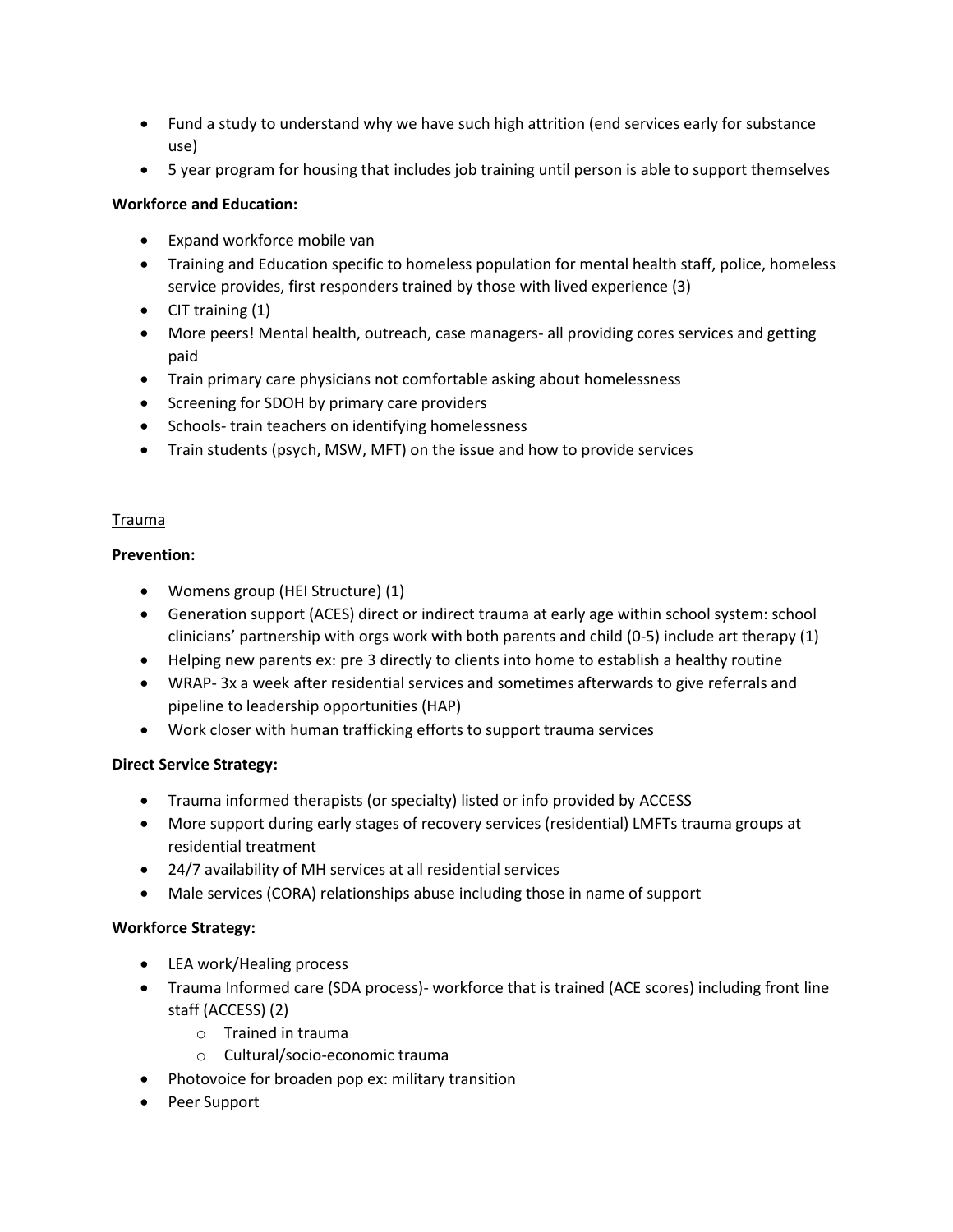### Suicide/Suicidal Ideation

### **Prevention:**

- Outreach to schools Junior high 6-7-8: Public education about suicide (4)
- Peer support
- Community Inclusion (WRAP, cognitive behavioral therapy, trauma informed, psycho emotional training)
- Anti-Bullying Program
- Screenings
- WRAP/Wellness tools/ psycho emotional training
- Using social media responsibly
- Weeklong school event (WRAP, anti bullying, social media)
- Public education for olderr adults and other groups
- SRS screening

### **Direct Service:**

- School: Peer to peer training
- Strategy of case management
- Warmline: Children and Adults
- Wellness center for connectivity; drop-in center (1)
- Starvista language access; more training for crisis hotline
- Pride Center- more wellness programs

#### **Workforce:**

- Peer support for clinicians
- Harm reduction training
- Educating on trauma informed language (1)
- Cultural competency/different cultures define suicide differently

# Mental Health Crisis

#### **Prevention:**

- Existing- WRAP- Expand it, more trainers, more classes to all BHRS clients (1)
	- o Include in treatment plan
	- o Customize to AOD, MH, Trauma, psychosis
- New: MH relapse prevention: include wellness to recovery in treatment plan
	- o Other supports even after exiting treatment
- Increase access to CBT/DBT interventions
- Peer support available after business hours and weekends (3)
- 24/7 crisis warm line (1)